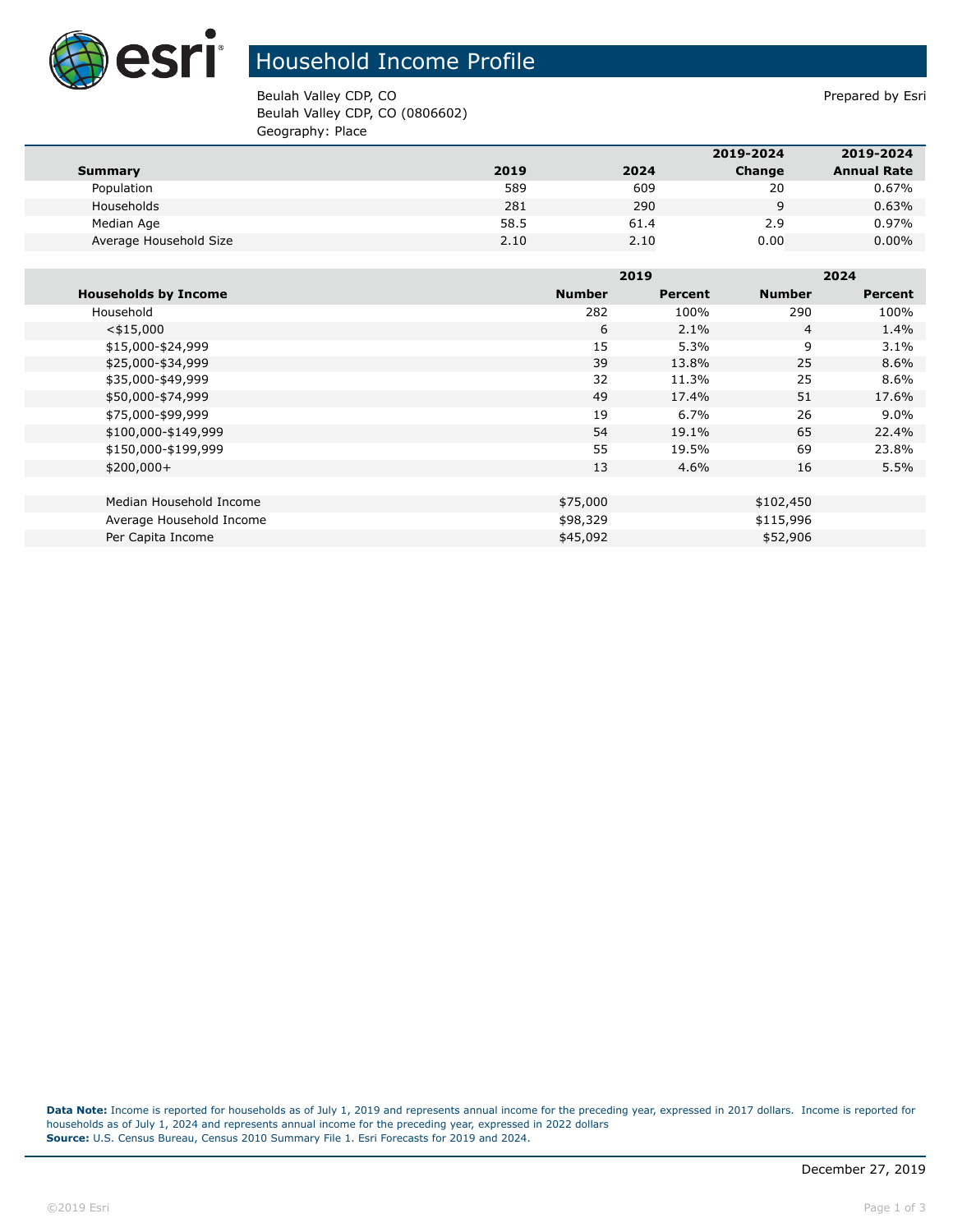

## Household Income Profile

Beulah Valley CDP, CO **Prepared by Estimate Section** 2 and 2 and 2 and 2 and 2 and 2 and 2 and 2 and 2 and 2 and 2 and 2 and 2 and 2 and 2 and 2 and 2 and 2 and 2 and 2 and 2 and 2 and 2 and 2 and 2 and 2 and 2 and 2 and 2 Beulah Valley CDP, CO (0806602) Geography: Place

| 2019 Households by Income and Age of Householder |             |                |              |              |                |                |                |
|--------------------------------------------------|-------------|----------------|--------------|--------------|----------------|----------------|----------------|
|                                                  | $25$        | $25 - 34$      | $35 - 44$    | $45 - 54$    | $55 - 64$      | 65-74          | $75+$          |
| <b>HH Income Base</b>                            | 3           | 7              | 22           | 38           | 84             | 90             | 40             |
|                                                  |             |                |              |              |                |                |                |
| $<$ \$15,000                                     | 0           | 0              | $\mathbf 0$  | 1            | 2              | 1              | 2              |
| \$15,000-\$24,999                                | 0           | $\mathbf{1}$   | $\mathbf{1}$ | $\mathbf{1}$ | $\overline{4}$ | $\overline{4}$ | 5              |
| \$25,000-\$34,999                                | 1           | 1              | 4            | 3            | 8              | 10             | 13             |
| \$35,000-\$49,999                                | 0           | $\mathbf{1}$   | 2            | 3            | 8              | 11             | $\overline{7}$ |
| \$50,000-\$74,999                                | 1           | 1              | 4            | 6            | 19             | 15             | 4              |
| \$75,000-\$99,999                                | 0           | 0              | $\mathbf{1}$ | 3            | 8              | 5              | $\mathbf{1}$   |
| \$100,000-\$149,999                              | 1           | $\overline{2}$ | 4            | 11           | 17             | 16             | 3              |
| \$150,000-\$199,999                              | $\mathbf 0$ | $\mathbf{1}$   | 5            | 8            | 14             | 23             | $\overline{4}$ |
| \$200,000+                                       | 0           | 0              | 1            | 2            | 4              | 5              | $\mathbf{1}$   |
|                                                  |             |                |              |              |                |                |                |
| Median HH Income                                 | \$59,164    | \$60,354       | \$75,000     | \$105,622    | \$77,507       | \$94,170       | \$35,000       |
| Average HH Income                                | \$42,248    | \$84,525       | \$102,967    | \$118,263    | \$98,689       | \$107,567      | \$57,004       |
| <b>Percent Distribution</b>                      |             |                |              |              |                |                |                |
|                                                  | $25$        | $25 - 34$      | $35 - 44$    | $45 - 54$    | $55 - 64$      | 65-74          | $75+$          |
| <b>HH Income Base</b>                            | 100%        | 100%           | 100%         | 100%         | 100%           | 100%           | 100%           |
|                                                  |             |                |              |              |                |                |                |
| $<$ \$15,000                                     | $0.0\%$     | $0.0\%$        | 0.0%         | 2.6%         | 2.4%           | 1.1%           | 5.0%           |
| \$15,000-\$24,999                                | 0.0%        | 14.3%          | 4.5%         | 2.6%         | 4.8%           | 4.4%           | 12.5%          |
| \$25,000-\$34,999                                | 33.3%       | 14.3%          | 18.2%        | 7.9%         | 9.5%           | 11.1%          | 32.5%          |
| \$35,000-\$49,999                                | 0.0%        | 14.3%          | 9.1%         | 7.9%         | 9.5%           | 12.2%          | 17.5%          |
| \$50,000-\$74,999                                | 33.3%       | 14.3%          | 18.2%        | 15.8%        | 22.6%          | 16.7%          | 10.0%          |
| \$75,000-\$99,999                                | 0.0%        | 0.0%           | 4.5%         | 7.9%         | 9.5%           | 5.6%           | 2.5%           |
| \$100,000-\$149,999                              | 33.3%       | 28.6%          | 18.2%        | 28.9%        | 20.2%          | 17.8%          | 7.5%           |
| \$150,000-\$199,999                              | 0.0%        | 14.3%          | 22.7%        | 21.1%        | 16.7%          | 25.6%          | 10.0%          |
| $$200,000+$                                      | 0.0%        | $0.0\%$        | 4.5%         | 5.3%         | 4.8%           | 5.6%           | 2.5%           |

**Data Note:** Income is reported for households as of July 1, 2019 and represents annual income for the preceding year, expressed in 2017 dollars. Income is reported for households as of July 1, 2024 and represents annual income for the preceding year, expressed in 2022 dollars **Source:** U.S. Census Bureau, Census 2010 Summary File 1. Esri Forecasts for 2019 and 2024.